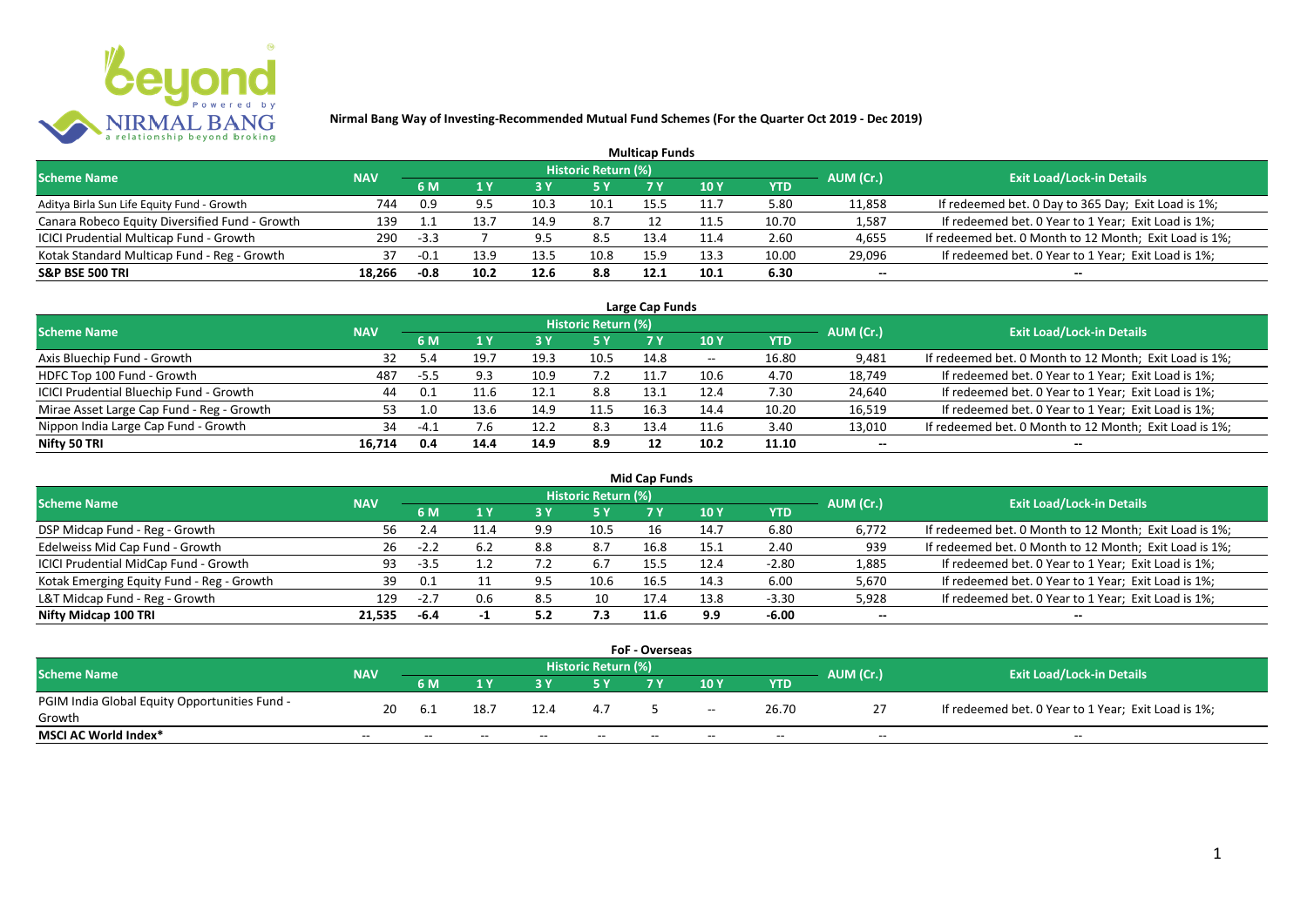

| Large & Midcap                                   |            |        |      |      |                     |      |      |      |           |                                                     |  |  |  |
|--------------------------------------------------|------------|--------|------|------|---------------------|------|------|------|-----------|-----------------------------------------------------|--|--|--|
| <b>Scheme Name</b>                               | <b>NAV</b> |        |      |      | Historic Return (%) |      |      |      | AUM (Cr.) | <b>Exit Load/Lock-in Details</b>                    |  |  |  |
|                                                  |            |        |      |      | 5 Y                 |      | 10Y  | YTD  |           |                                                     |  |  |  |
| Canara Robeco Emerging Equities - Growth         | 95         | $-0.9$ | 10.4 |      | 11.8                | 19.5 | 18.3 | 6.60 | 5,258     | If redeemed bet. 0 Year to 1 Year; Exit Load is 1%; |  |  |  |
| Invesco India Growth Opportunities Fund - Growth | 36         | 3.0    | 13.5 | 14.9 | 10.4                | 14.6 | 12.2 | 8.70 | 2,108     | If redeemed bet. 0 Year to 1 Year; Exit Load is 1%; |  |  |  |
| Principal Emerging Bluechip Fund - Growth        | 105        | 0.1    |      | 10.9 | 10.9                | 18   | 14.5 | 4.20 | 2,120     | If redeemed bet. 0 Year to 1 Year; Exit Load is 1%; |  |  |  |
| NIFTY Large Midcap 250 TRI                       | /.231      | -1.7   |      | 11.8 | 9.5                 | 13.4 | 11.1 | 3.40 | $- -$     | $- -$                                               |  |  |  |

| <b>Focused Funds</b>             |            |                                  |      |      |      |      |            |       |       |                                                        |  |  |
|----------------------------------|------------|----------------------------------|------|------|------|------|------------|-------|-------|--------------------------------------------------------|--|--|
| <b>Scheme Name</b>               | AUM (Cr.)  | <b>Exit Load/Lock-in Details</b> |      |      |      |      |            |       |       |                                                        |  |  |
|                                  | <b>NAV</b> | 6 M                              |      |      | 5 Y  |      | <b>10Y</b> | YTD   |       |                                                        |  |  |
| Axis Focused 25 Fund - Growth    | 30         | 4.                               | 16.6 | 18.1 | 12.6 |      | $- -$      | 12.20 | 8.891 | If redeemed bet. 0 Month to 12 Month; Exit Load is 1%; |  |  |
| SBI Focused Equity Fund - Growth | 150        |                                  | 18.6 |      | 11.3 | 14 A | 16.9       | 13.40 | 6,526 | If redeemed bet. 0 Year to 1 Year; Exit Load is 1%;    |  |  |
| <b>S&amp;P BSE 500 TRI</b>       | 18.266     | $-0.8$                           | 10.2 | 12.6 | 8.8  | 12.1 | 10.1       | 6.30  | $- -$ | $- -$                                                  |  |  |

|                                                |            |         |        |                     |      | <b>Small Cap Funds</b> |            |            |           |                                                     |
|------------------------------------------------|------------|---------|--------|---------------------|------|------------------------|------------|------------|-----------|-----------------------------------------------------|
| <b>Scheme Name</b>                             | <b>NAV</b> |         |        | Historic Return (%) |      |                        |            |            | AUM (Cr.) | <b>Exit Load/Lock-in Details</b>                    |
|                                                |            | 6 M     | 1 Y    | <b>3Y</b>           | 5 Y  | 7 Y                    | <b>10Y</b> | <b>YTD</b> |           |                                                     |
| Franklin India Smaller Companies Fund - Growth | 48         | $-11.5$ | $-4.3$ |                     | 6.2  | 16.5                   | 14.5       | $-8.30$    | 6,953     | If redeemed bet. 0 Year to 1 Year; Exit Load is 1%; |
| HDFC Small Cap Fund - Growth                   | 37         | $-13.4$ | $-8.6$ | 8.5                 | 8.3  | 13.3                   | 11.3       | $-12.00$   | 9,034     | If redeemed bet. 0 Year to 1 Year; Exit Load is 1%; |
| L&T Emerging Businesses Fund - Reg - Growth    | 22         | -8.1    | $-6.6$ | 8.1                 | 10.2 | $- -$                  | $- -$      | $-10.70$   | 6,006     | If redeemed bet. 0 Year to 1 Year; Exit Load is 1%; |
| SBI Small Cap Fund - Growth                    | 52         |         |        | 13.5                | 13.9 | 22.5                   | 17.5       | 4.00       | 3,035     | If redeemed bet. 0 Year to 1 Year; Exit Load is 1%; |
| Nifty Smallcap 100 TRI                         | 6.851      | $-12.1$ | $-6.5$ | $-0.7$              | 2.3  | 7.2                    | 6.4        | -12.60     | $- -$     | $- -$                                               |

| ELSS Schemes (Tax Saving u/s 80-C)            |            |        |      |                            |       |            |                          |         |           |                                  |  |  |
|-----------------------------------------------|------------|--------|------|----------------------------|-------|------------|--------------------------|---------|-----------|----------------------------------|--|--|
| <b>Scheme Name</b>                            | <b>NAV</b> |        |      | <b>Historic Return (%)</b> |       |            |                          |         | AUM (Cr.) | <b>Exit Load/Lock-in Details</b> |  |  |
|                                               |            | 6 M    | 1 Y  | 3 Y                        | 75 Y. | <b>7 Y</b> | 10 <sub>Y</sub>          | YTD     |           |                                  |  |  |
| Aditya Birla Sun Life Tax Relief 96 - Growth  | 32         | 0.6    |      | 12.1                       | 9.9   | 15.4       | 11.4                     | 2.50    | 9,998     | Nil                              |  |  |
| Axis Long Term Equity Fund - Growth           | 48         | 3.6    | 15.2 | 15.8                       | 11.1  | 18.1       | $\overline{\phantom{a}}$ | 11.50   | 21,160    | Nil                              |  |  |
| IDFC Tax Advantage (ELSS) Fund - Reg - Growth | 54         | $-6.5$ | 2.4  | 11                         | 8.6   | 13.5       | 12.3                     | $-0.70$ | 2,107     | Nil                              |  |  |
| Invesco India Tax Plan - Growth               | 53.        | 1.7    | 10.9 | 12.6                       | 9.9   | 15.3       | 13.6                     | 7.60    | 977       | Nil                              |  |  |
| Mirae Asset Tax Saver Fund - Reg - Growth     | 19         | 2.4    | 14.8 |                            | $- -$ | $- -$      |                          | 11.20   | 2,877     | Nil                              |  |  |
| S&P BSE 200 TRI                               | 5.939      | 0.0    | 11.6 | 13.4                       | 9.1   | 12.4       | 10.3                     | 7.80    | $- -$     | $- -$                            |  |  |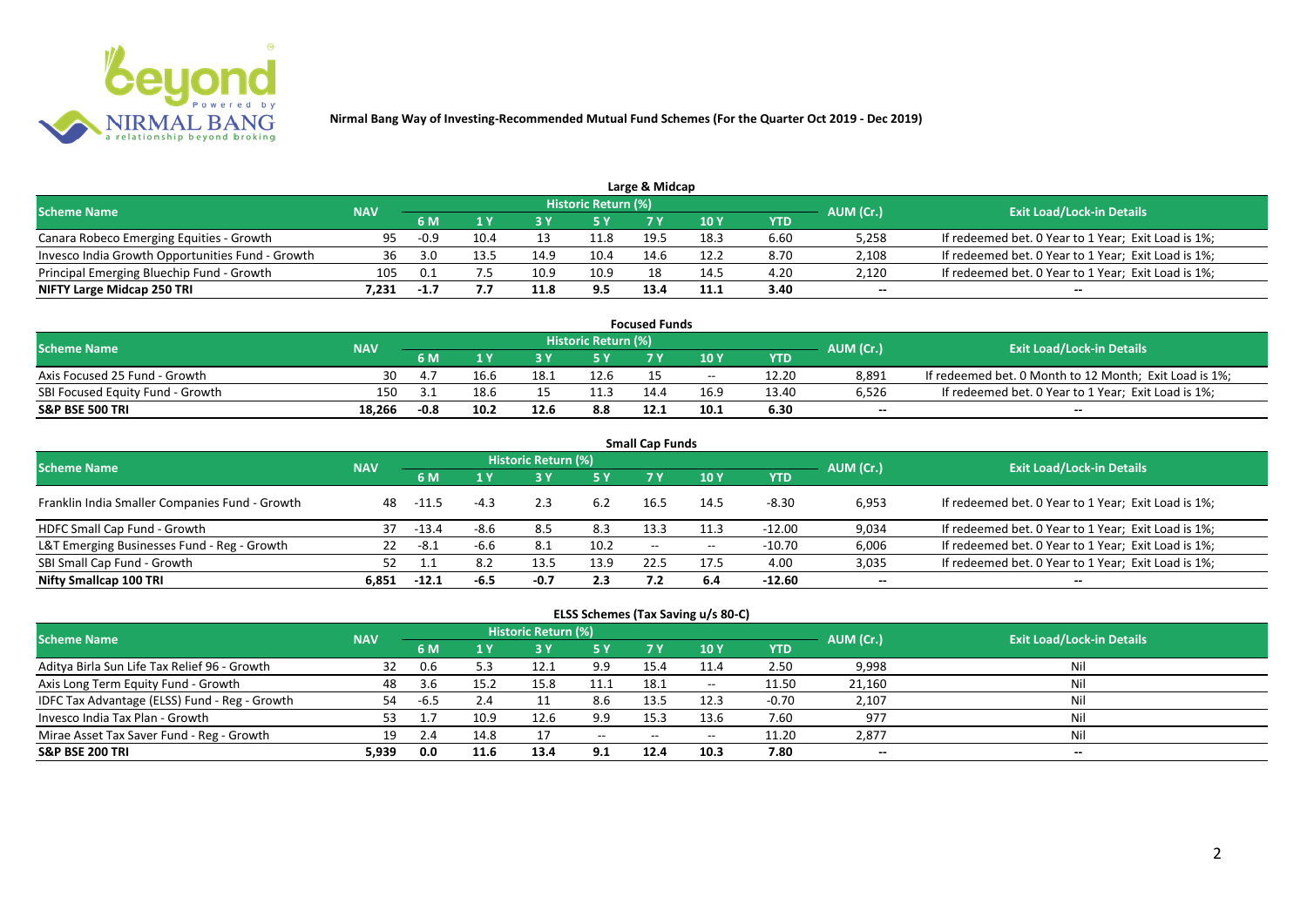

|                                           |            |       |      |                            |      | <b>Contra/Value Fund</b> |      |      |           |                                                     |
|-------------------------------------------|------------|-------|------|----------------------------|------|--------------------------|------|------|-----------|-----------------------------------------------------|
| <b>Scheme Name</b>                        | <b>NAV</b> |       |      | <b>Historic Return (%)</b> |      |                          |      |      | AUM (Cr.) | <b>Exit Load/Lock-in Details</b>                    |
|                                           |            | 6 M   |      |                            | 5 Y  |                          | 10 Y | YTD  |           |                                                     |
| Kotak India EQ Contra Fund - Reg - Growth | 54         | - 0.5 |      | 14.4                       | 9.3  |                          | 10.7 | 7.90 | 883       | If redeemed bet. 0 Year to 1 Year; Exit Load is 1%; |
| Invesco India Contra Fund - Growth        | 48         | -1.5  |      | 13.2                       | 10.3 | 15.9                     | 12.7 | 3.50 | 4,558     | If redeemed bet. 0 Year to 1 Year; Exit Load is 1%; |
| UTI Value Opportunities Fund - Growth     | 63         | 0.9   |      | 10.7                       | 5.6  |                          | 10.3 | 7.30 | 4,542     | If redeemed bet. 0 Year to 1 Year; Exit Load is 1%; |
| Nippon India Value Fund - Growth          | 73         | -3.6  |      | 10.4                       | 7.7  | 11.6                     | 10.3 | 2.50 | 3,129     | If redeemed bet. 0 Year to 1 Year; Exit Load is 1%; |
| <b>S&amp;P BSE 500 TRI</b>                | 18.266     | -0.8  | 10.2 | 12.6                       | 8.8  | 12.1                     | 10.1 | 6.30 | --        | --                                                  |

|                                                        |            |        |      |                     |       | Sector/Thematic |       |            |           |                                                        |
|--------------------------------------------------------|------------|--------|------|---------------------|-------|-----------------|-------|------------|-----------|--------------------------------------------------------|
| <b>Scheme Name</b>                                     | <b>NAV</b> |        |      | Historic Return (%) |       |                 |       |            | AUM (Cr.) | <b>Exit Load/Lock-in Details</b>                       |
|                                                        |            | 6 M    | 1 Y  | 73 Y                | 5 Y   |                 | 10Y   | <b>YTD</b> |           |                                                        |
| Canara Robeco Consumer Trends Fund - Reg -             |            |        |      |                     |       |                 |       |            |           |                                                        |
| Growth                                                 | 42         | 4.4    | 14.4 | 16.7                | 11.4  | 14.6            | 14.6  | 11.00      | 371       | If redeemed bet. 0 Year to 1 Year; Exit Load is 1%;    |
| Mirae Asset Great Consumer Fund - Growth               | 37         | 4.6    | 11.3 | 17.7                | 11.9  | 15.7            | $- -$ | 6.80       | 952       | If redeemed bet. 0 Year to 1 Year; Exit Load is 1%;    |
| <b>ICICI Prudential Technology Fund - Growth</b>       | 57         | $-4.2$ | 0.9  | 13.7                | 7.6   | 16.9            | 15.6  | 0.10       | 412       | If redeemed bet. 0 Day to 15 Day; Exit Load is 1%;     |
| Nippon India Pharma Fund - Growth                      | 149        | 4.2    | 0.9  | 1.8                 | 3.6   | 11.8            | 13.4  | $-0.20$    | 2,434     | If redeemed bet. 0 Year to 1 Year; Exit Load is 1%;    |
| BNP Paribas India Consumption Fund - Reg - Growth      | 13         | -6.7   | 20.2 | $- -$               | $- -$ | $-$             | $- -$ | 15.20      | 453       | If redeemed bet. 0 Month to 12 Month; Exit Load is 1%; |
| ICICI Prudential Banking and Financial Services Fund - | 68         | $-0.7$ | 18.5 | 16.4                | 13.2  | 17.1            | 16.5  |            |           |                                                        |
| Retail - Growth                                        |            |        |      |                     |       |                 |       | 11.80      | 3,632     | If redeemed bet. 0 Day to 15 Day; Exit Load is 1%;     |
| <b>S&amp;P BSE 500 TRI</b>                             | 18.266     | $-0.8$ | 10.2 | 12.6                | 8.8   | 12.1            | 10.1  | 6.30       | --        | $- -$                                                  |

| <b>Dynamic Asset Allocation Funds</b>            |            |      |                       |                            |       |                                       |                          |            |           |                                                          |  |  |  |
|--------------------------------------------------|------------|------|-----------------------|----------------------------|-------|---------------------------------------|--------------------------|------------|-----------|----------------------------------------------------------|--|--|--|
| <b>Scheme Name</b>                               | <b>NAV</b> |      |                       | <b>Historic Return (%)</b> |       |                                       |                          |            | AUM (Cr.) | <b>Exit Load/Lock-in Details</b>                         |  |  |  |
|                                                  |            |      | $\sqrt{1}$ $\sqrt{V}$ |                            | 5 Y   | <b>7Y</b>                             | <b>10Y</b>               | <b>YTD</b> |           |                                                          |  |  |  |
| ICICI Prudential Balanced Advantage Fund - Reg - | 38         | 3.7  |                       | 9.9                        |       |                                       |                          |            |           |                                                          |  |  |  |
| Growth                                           |            |      |                       |                            |       | 11.9                                  | 12                       | 9.00       | 28,383    | If redeemed bet. 0 Year to 1 Year; Exit Load is 1%;      |  |  |  |
| Invesco India Dynamic Equity Fund - Growth       | 30         | -1.9 | 10.4                  | 10.8                       |       | 11.8                                  | 10.1                     | 8.50       | 912       | If redeemed bet. 0 Month to 3 Month; Exit Load is 0.25%; |  |  |  |
| Nippon India Balanced Advantage Fund - Growth    | 93         | 0.3  | 8.8                   | 10.5                       | 7.7   | 11.2                                  | 10.4                     | 6.60       | 2,612     | If redeemed bet. 0 Month to 12 Month; Exit Load is 1%;   |  |  |  |
| SBI Dynamic Asset Allocation Fund - Reg - Growth | 14         |      | 4.7                   | 9.7                        | $- -$ | $\hspace{0.05cm}$ – $\hspace{0.05cm}$ | $\overline{\phantom{a}}$ | 4.20       | 676       | If redeemed bet. 0 Month to 12 Month; Exit Load is 1%;   |  |  |  |
| NIFTY 50 Hybrid Composite Debt 65:35 Index       | 10.391     |      | 13.4                  | 11.9                       | 8.8   | 10.9                                  | 9.7                      | 10.80      | $- -$     | $- -$                                                    |  |  |  |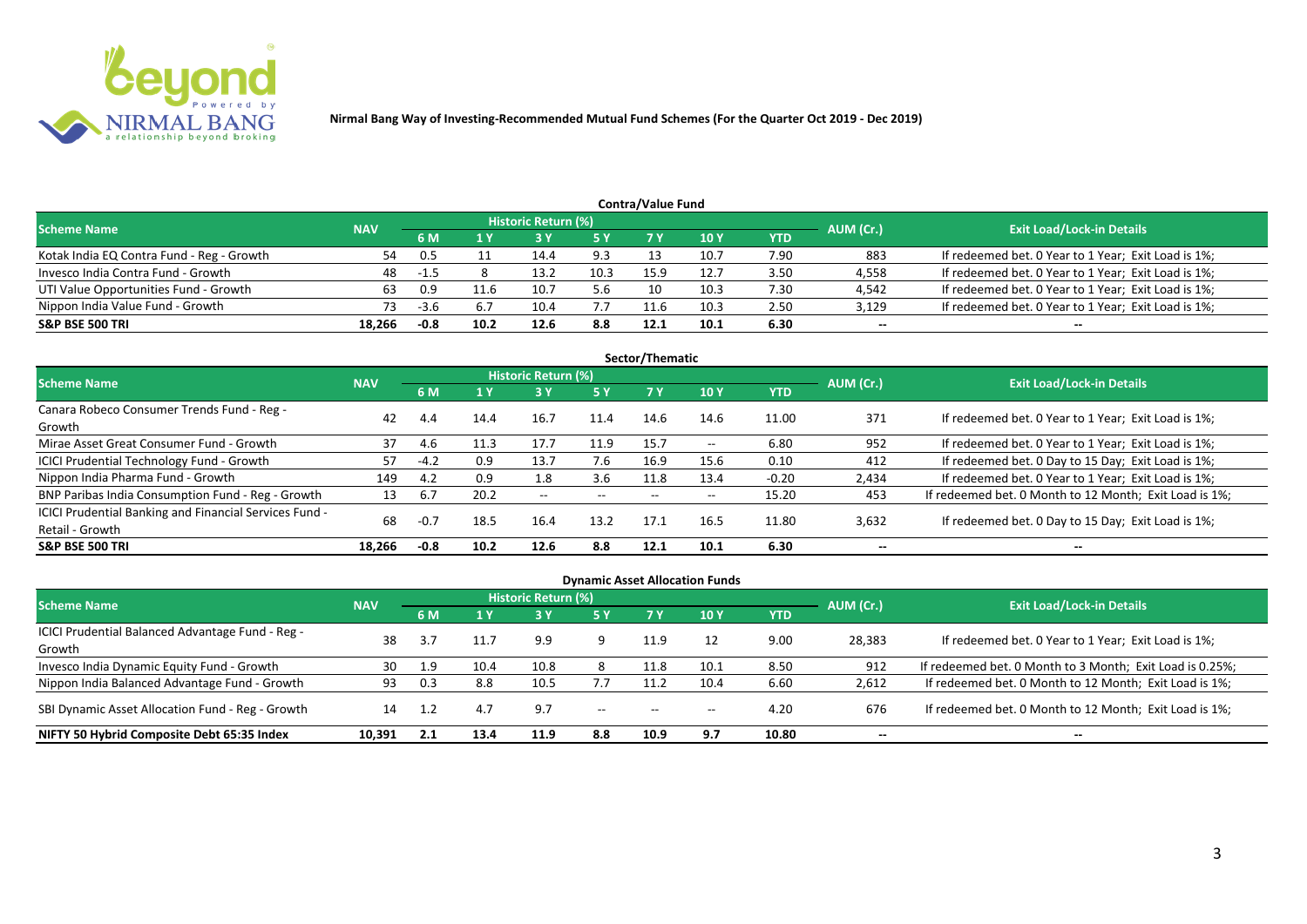

| <b>Hybrid Aggressive</b>                        |            |      |      |                     |       |                          |                 |            |           |                                                        |  |  |  |
|-------------------------------------------------|------------|------|------|---------------------|-------|--------------------------|-----------------|------------|-----------|--------------------------------------------------------|--|--|--|
| <b>Scheme Name</b>                              | <b>NAV</b> |      |      | Historic Return (%) |       |                          |                 |            | AUM (Cr.) | <b>Exit Load/Lock-in Details</b>                       |  |  |  |
|                                                 |            | 6 M  |      |                     | 5 Y   |                          | 10 <sub>1</sub> | <b>YTD</b> |           |                                                        |  |  |  |
| HDFC Hybrid Equity Fund - Growth                | 54         | -1., | 8.4  | ر. ،                | 4.5   | 9.7                      | 8.3             | 5.40       | 20,926    | If redeemed bet. 0 Year to 1 Year; Exit Load is 1%;    |  |  |  |
| ICICI Prudential Equity & Debt Fund - Growth    | 136        | -0.6 | 10.1 |                     | 8.8   | 13.8                     | 13.2            | 6.20       | 23,501    | If redeemed bet. 0 Year to 1 Year; Exit Load is 1%;    |  |  |  |
| Mirae Asset Hybrid - Equity Fund - Reg - Growth | 15         | 1.4  | 12.4 | 12.4                | $- -$ | $\overline{\phantom{a}}$ | $- -$           | 9.50       | 3,005     | If redeemed bet. 0 Year to 1 Year; Exit Load is 1%;    |  |  |  |
| SBI Equity Hybrid Fund - Growth                 | 143        | 3.0  | 14.8 | 11.6                | 9.9   | 14.4                     | 11.8            | 11.20      | 31,248    | If redeemed bet. 0 Month to 12 Month; Exit Load is 1%; |  |  |  |
| Canara Robeco Equity Hybrid Fund - Growth       | 166        |      | 12.7 | 11.3                | 9.2   | 12.9                     | 12.2            | 10.30      | 2,701     | If redeemed bet. 0 Year to 1 Year; Exit Load is 1%;    |  |  |  |
| NIFTY 50 Hybrid Composite Debt 65:35 Index      | 10,391     | 2.1  | 13.4 | 11.9                | 8.8   | 10.9                     | 9.7             | 10.80      | $- -$     | $- -$                                                  |  |  |  |

| <b>Arbitrage Fund</b>                      |            |     |     |                     |     |     |     |      |           |                                                          |  |  |  |
|--------------------------------------------|------------|-----|-----|---------------------|-----|-----|-----|------|-----------|----------------------------------------------------------|--|--|--|
| <b>Scheme Name</b>                         | <b>NAV</b> |     |     | Historic Return (%) |     |     |     |      | AUM (Cr.) | <b>Exit Load/Lock-in Details</b>                         |  |  |  |
|                                            |            | 1 M | . M | ና M                 | 1 V |     |     | YTD  |           |                                                          |  |  |  |
| IDFC Arbitrage Fund - Reg - Growth         | 24         |     |     |                     | 6.3 |     |     | 6.40 | 11,895    | If redeemed bet. 0 Month to 1 Month; Exit Load is 0.25%; |  |  |  |
| Kotak Equity Arbitrage Fund - Reg - Growth | 28         |     |     |                     | 6.2 | 6.3 | b.1 | 6.30 | 17,363    | If redeemed bet. 0 Day to 30 Day; Exit Load is 0.25%;    |  |  |  |
| Nippon India Arbitrage Fund - Growth       |            |     |     |                     |     |     | b.∠ | 6.40 | 10,224    | If redeemed bet. 0 Month to 1 Month; Exit Load is 0.25%; |  |  |  |

| <b>Equity Saver</b><br><b>Historic Return (%)</b><br><b>Exit Load/Lock-in Details</b><br><b>Scheme Name</b><br><b>NAV</b> |    |        |     |  |        |       |            |      |           |                                                        |  |  |  |
|---------------------------------------------------------------------------------------------------------------------------|----|--------|-----|--|--------|-------|------------|------|-----------|--------------------------------------------------------|--|--|--|
|                                                                                                                           |    | 6 M    |     |  | 5 Y    |       | <b>10Y</b> | YTD  | AUM (Cr.) |                                                        |  |  |  |
| Axis Equity Saver Fund - Reg - Growth                                                                                     | 13 |        |     |  | $\sim$ | $- -$ | $- -$      | 7.70 | 813       | If redeemed bet. 0 Month to 12 Month; Exit Load is 1%; |  |  |  |
| <b>HDFC Equity Savings Fund - Growth</b>                                                                                  | 37 | $-0.4$ | 6.3 |  |        |       | 8.8        | 4.50 | 4,503     | If redeemed bet. 0 Year to 1 Year; Exit Load is 1%;    |  |  |  |
| Kotak Equity Savings Fund - Reg - Growth                                                                                  | 15 |        | 8.7 |  | 7.7    | $-$   | $- -$      | 7.10 | 1,869     | If redeemed bet. 0 Year to 1 Year; Exit Load is 1%;    |  |  |  |
| CRISIL Hybrid 50+50 - Moderate Index*                                                                                     | -- |        |     |  | $- -$  | $- -$ | --         | $-$  | $- -$     | $-$                                                    |  |  |  |

|                                  |            |            |       |                            |     | <b>Liquid Funds</b> |            |                 |           |                                  |
|----------------------------------|------------|------------|-------|----------------------------|-----|---------------------|------------|-----------------|-----------|----------------------------------|
| <b>Scheme Name</b>               | <b>NAV</b> |            |       | <b>Historic Return (%)</b> |     |                     | <b>YTM</b> | Avg             | AUM (Cr.) | <b>Exit Load/Lock-in Details</b> |
|                                  |            | <b>1 W</b> | ואי י | 1 M                        | 3 M | 1Y                  |            | <b>Maturity</b> |           |                                  |
| Axis Liguid Fund - Growth        | 2.157      | 4.8        |       |                            | 5.5 |                     | 5.29       | $  \,$          | 30,628    | *Ref Footnote                    |
| IDFC Cash Fund - Reg - Growth    | 2,353      | 4.5        |       |                            | 5.2 |                     | 5.04       | 0.10            | 11,140    | *Ref Footnote                    |
| Kotak Liguid Fund - Reg - Growth | 3,936      | 4.8        |       |                            | 5.3 |                     | 5.29       | $\sim$ $\sim$   | 30,493    | *Ref Footnote                    |
| <b>CRISIL Liquid Fund Index</b>  | $- -$      |            |       | ں ر                        | 5.8 | $-$                 | $- -$      | $-$             | --        | $- -$                            |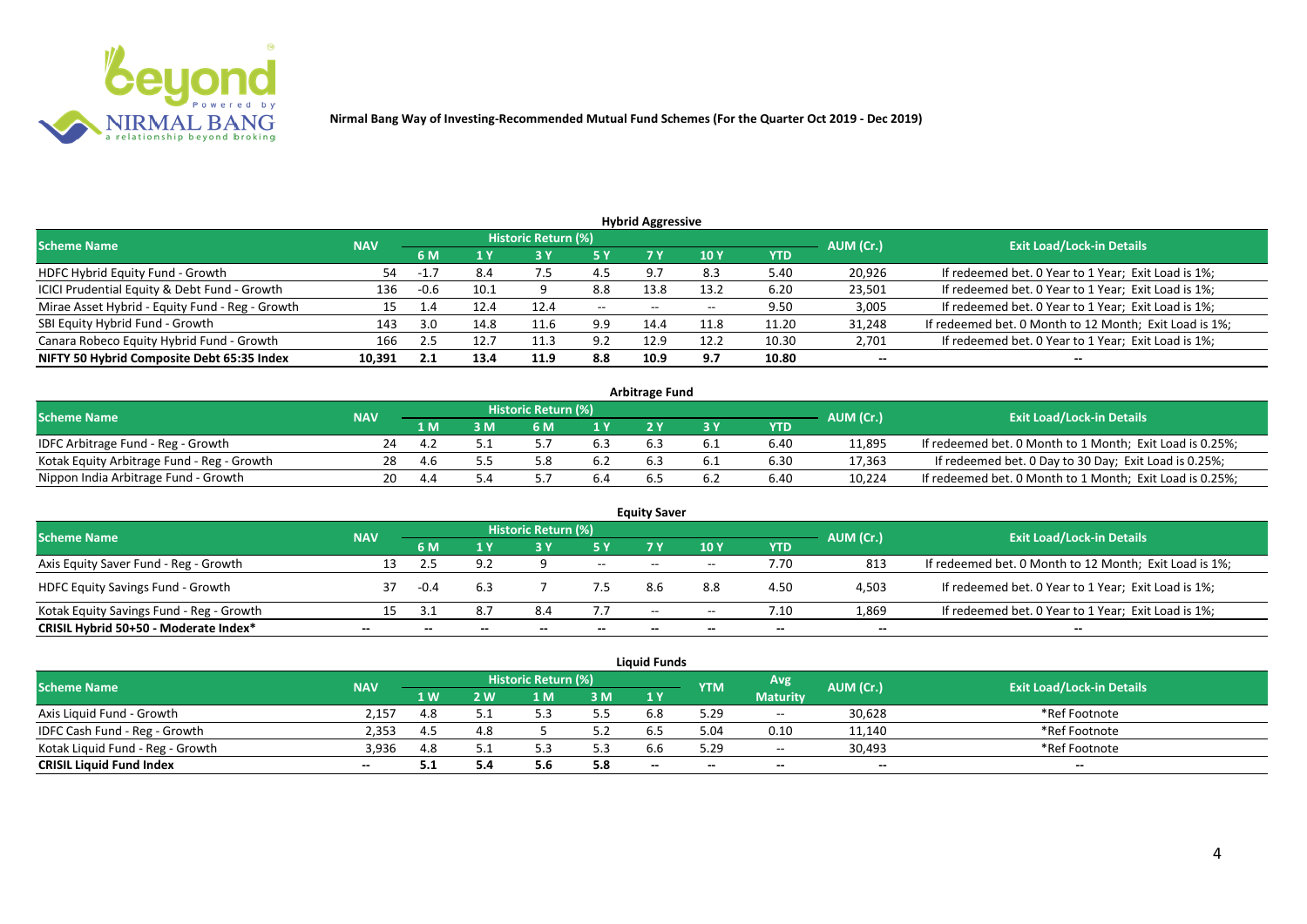

|                                               |            |      |      |                     |       | <b>Ultra Short Fund</b>  |            |                 |           |                                  |
|-----------------------------------------------|------------|------|------|---------------------|-------|--------------------------|------------|-----------------|-----------|----------------------------------|
| <b>Scheme Name</b>                            | <b>NAV</b> |      |      | Historic Return (%) |       |                          | <b>YTM</b> | Avg.            | AUM (Cr.) | <b>Exit Load/Lock-in Details</b> |
|                                               |            | '1 M | . M  | 6 M                 | 1 Y   | 3Y                       |            | <b>Maturity</b> |           |                                  |
| IDFC Ultra Short Term Fund - Reg - Growth     |            | 6.3  | b. / |                     | 8.3   | $- -$                    | 5.69       | 0.47            | 4,369     | Nil                              |
| Sundaram Ultra Short Term Fund - Reg - Growth | 10         | 5.0  |      | $- -$               | $- -$ | $\overline{\phantom{a}}$ | 5.79       | $-$             | 344       | Nil                              |
| L&T Ultra Short Term Fund - Growth            | 32         | 5.6  | 6.2  |                     | 7.9   |                          | 35.ر       | 0.40            | 2,782     | Nil                              |
| <b>NIFTY Ultra Short Duration Debt Index</b>  | 3,986      | -6.5 | 6.7  | , 4                 |       |                          | $\sim$     | $- -$           | $- -$     | $- -$                            |

| <b>Money Market Fund</b>                         |            |      |     |                            |       |    |            |                 |           |                                  |  |  |  |
|--------------------------------------------------|------------|------|-----|----------------------------|-------|----|------------|-----------------|-----------|----------------------------------|--|--|--|
| <b>Scheme Name</b>                               | <b>NAV</b> |      |     | <b>Historic Return (%)</b> |       |    | <b>YTM</b> | Avg.            | AUM (Cr.) | <b>Exit Load/Lock-in Details</b> |  |  |  |
|                                                  |            | 1 M  | MК  | 6 M                        | 1Y    | 3Y |            | <b>Maturity</b> |           |                                  |  |  |  |
| Aditya Birla Sun Life Money Manager Fund - Reg - | 264        |      |     |                            |       |    | 45.د       | $\sim$          | 11,145    | Nil                              |  |  |  |
| Growth                                           |            | b.1  | b.4 |                            | 8.3   |    |            |                 |           |                                  |  |  |  |
| Franklin India Savings Fund - Growth             | 36         | -6.1 | 6.9 | 8.2                        | 8.7   |    | 5.67       | $\sim$          | 5,072     | Nil                              |  |  |  |
| Nippon India Money Market Fund - Growth          | 2,979      | 6.3  | 6.8 |                            | 8.4   |    | 5.39       | $- -$           | 3,739     | Ni                               |  |  |  |
| <b>CRISIL Liquid Fund Index</b>                  | $- -$      | 5.6  | 5.8 | 6.2                        | $- -$ | -- | $- -$      | $- -$           | $- -$     | $- -$                            |  |  |  |

| <b>Short Term Fund</b>                          |            |     |     |                            |      |     |            |                 |           |                                  |  |  |  |  |
|-------------------------------------------------|------------|-----|-----|----------------------------|------|-----|------------|-----------------|-----------|----------------------------------|--|--|--|--|
| <b>Scheme Name</b>                              | <b>NAV</b> |     |     | <b>Historic Return (%)</b> |      |     | <b>YTM</b> | Avg.            | AUM (Cr.) | <b>Exit Load/Lock-in Details</b> |  |  |  |  |
|                                                 |            | 1 M | 3 M | 6 M                        | 71 Y | 3 Y |            | <b>Maturity</b> |           |                                  |  |  |  |  |
| Axis Short Term Fund - Growth                   |            |     | 7.4 | 11.9                       | 10   |     | 6.64       | $--$            | 3,674     | Nil                              |  |  |  |  |
| HDFC Short Term Debt Fund - Growth              |            |     |     | 9.8                        | 9.8  |     | 6.99       | 3.04            | 9,702     | Nil                              |  |  |  |  |
| IDFC Bond Fund - Short Term Plan - Reg - Growth | 41         |     |     | 9.7                        | 10.2 |     | 6.51       | 2.12            | 11,356    | Nil                              |  |  |  |  |
| Kotak Bond Short Term Fund - Reg - Growth       |            |     |     |                            | 9.8  | 6.9 | 7.18       | $  \,$          | 10,397    | Nil                              |  |  |  |  |
| L&T Short Term Bond Fund - Reg - Growth         |            |     |     |                            | 9.7  |     | 6.35       | 2.18            | 5,025     | Nil                              |  |  |  |  |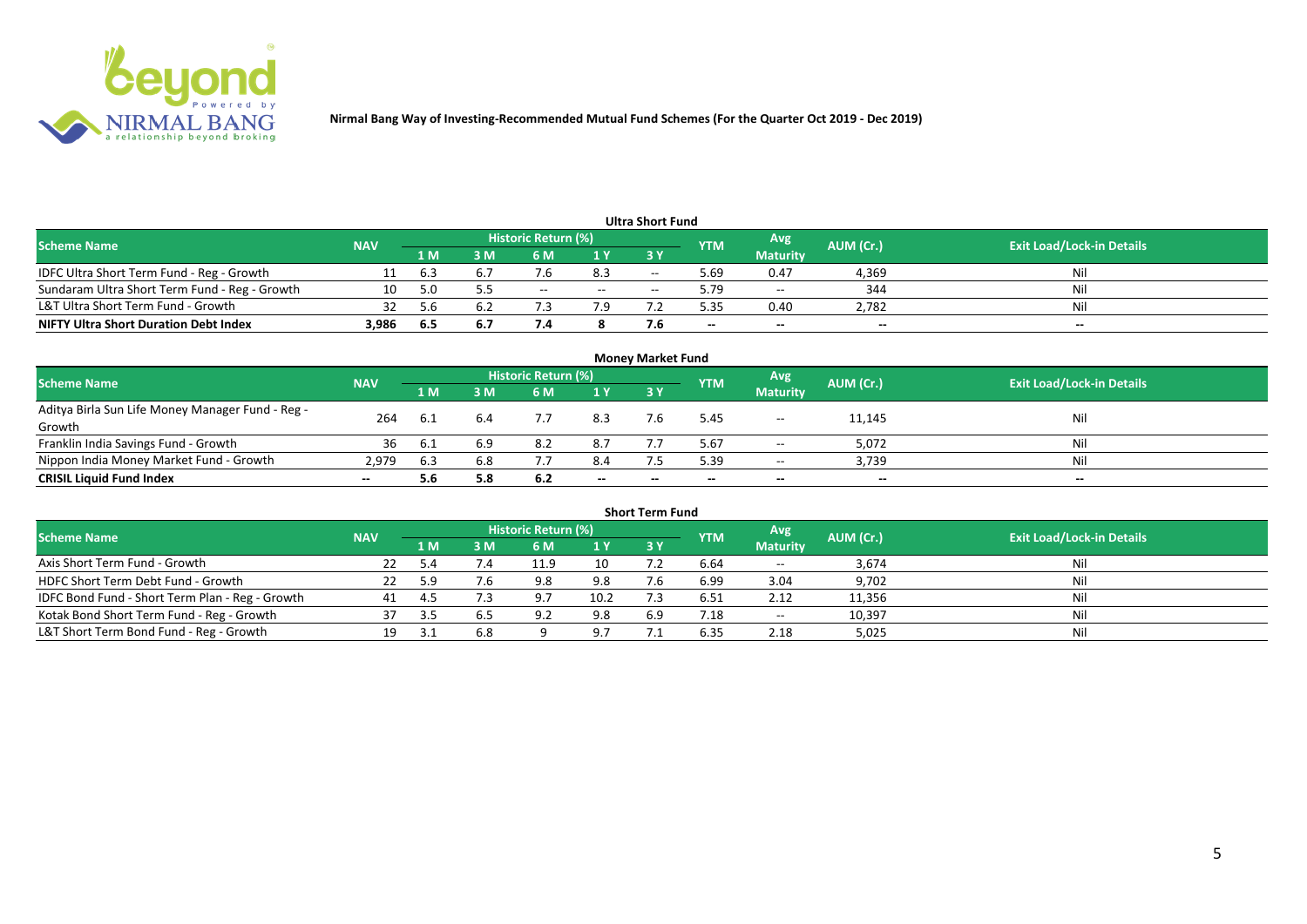

| <b>Low Duration Fund</b>                  |            |     |    |                            |                |    |            |                 |           |                                  |  |  |  |  |
|-------------------------------------------|------------|-----|----|----------------------------|----------------|----|------------|-----------------|-----------|----------------------------------|--|--|--|--|
| <b>Scheme Name</b>                        | <b>NAV</b> |     |    | <b>Historic Return (%)</b> |                |    | <b>YTM</b> | Avg             | AUM (Cr.) | <b>Exit Load/Lock-in Details</b> |  |  |  |  |
|                                           |            | 1 M | BΜ |                            | 1 <sub>Y</sub> | 3Y |            | <b>Maturity</b> |           |                                  |  |  |  |  |
| Axis Treasury Advantage Fund - Growth     | 2.212      | 5.8 |    | د.ه                        | 9.1            |    | 6.08       | $\sim$ $\sim$   | 4.128     | Ni                               |  |  |  |  |
| Canara Robeco Savings Fund - Reg - Growth |            |     |    |                            | 8.4            |    | 5.69       | 0.79            | 1,263     | IΝI                              |  |  |  |  |
| IDFC Low Duration Fund - Reg - Growth     | 28         |     |    | ـ . ٥                      | 8.b            |    | 5.81       | 0.90            | 5,204     | Ni                               |  |  |  |  |

| <b>Banking &amp; PSU Bond Funds</b>                                                                                           |  |     |     |     |      |     |      |                 |        |     |  |  |  |
|-------------------------------------------------------------------------------------------------------------------------------|--|-----|-----|-----|------|-----|------|-----------------|--------|-----|--|--|--|
| Historic Return (%)<br>Avg<br>AUM (Cr.)<br><b>Exit Load/Lock-in Details</b><br><b>Scheme Name</b><br><b>NAV</b><br><b>YTM</b> |  |     |     |     |      |     |      |                 |        |     |  |  |  |
|                                                                                                                               |  | 1 M | I M | 6 M |      | 3 Y |      | <b>Maturity</b> |        |     |  |  |  |
| HDFC Banking and PSU Debt Fund - Reg - Growth                                                                                 |  |     |     |     | 10.6 |     | .18  | 3.08            | 4,291  | Ni  |  |  |  |
| Kotak Banking and PSU Debt Fund - Reg - Growth                                                                                |  |     |     |     |      |     |      | $- -$           | 3,553  | Ni  |  |  |  |
| IDFC Banking & PSU Debt Fund - Reg - Growth                                                                                   |  | эa  |     |     | 11.9 |     | 6.67 | 3.02            | 12,187 | Nil |  |  |  |

| <b>Corporate Bond Funds</b>                         |            |      |     |                     |                |           |            |                 |           |                                                         |  |  |  |  |
|-----------------------------------------------------|------------|------|-----|---------------------|----------------|-----------|------------|-----------------|-----------|---------------------------------------------------------|--|--|--|--|
| <b>Scheme Name</b>                                  | <b>NAV</b> |      |     | Historic Return (%) |                |           | <b>YTM</b> | Avg             | AUM (Cr.) | <b>Exit Load/Lock-in Details</b>                        |  |  |  |  |
|                                                     |            | 1 M  | 3 M | 6 M                 | 1 <sup>Y</sup> | <b>3Y</b> |            | <b>Maturity</b> |           |                                                         |  |  |  |  |
| ICICI Prudential Corporate Bond Fund - Reg - Growth | 20         | -4.9 |     | 9.3                 | 10             |           | 6.87       | $- -$           | 11,096    | Nil                                                     |  |  |  |  |
| L&T Triple Ace Bond Fund - Reg - Growth             | 50         |      |     | 10.8                | 12.5           |           | 7.51       | 8.48            | 2,047     | If redeemed bet. 0 Month to 3 Month; Exit Load is 0.5%; |  |  |  |  |
| Kotak Corporate Bond Fund - Std - Growth            | 2,631      | 4.6  |     | $Q$ $\Lambda$       | 9.9            |           | 6.56       | $- -$           | 3,801     | Nil                                                     |  |  |  |  |

|                                            |            |        |      |                     |     | <b>Credit Risk Fund</b> |            |                 |           |                                                           |
|--------------------------------------------|------------|--------|------|---------------------|-----|-------------------------|------------|-----------------|-----------|-----------------------------------------------------------|
| <b>Scheme Name</b>                         | <b>NAV</b> |        |      | Historic Return (%) |     |                         | <b>YTM</b> | Avg             | AUM (Cr.) | <b>Exit Load/Lock-in Details</b>                          |
|                                            |            | 1 M.   | ١M   | 6 M                 | 1 Y | 3Y                      |            | <b>Maturity</b> |           |                                                           |
| ICICI Prudential Credit Risk Fund - Growth | 21         | -11.5  | 10.3 | 10.2                | 9.5 |                         | 9.53       | $\sim$          | 11,707    | If redeemed bet. 0 Year to 1 Year; Exit Load is 1%;       |
| Kotak Credit Risk Fund - Reg - Growth      |            | 6.0    | 8.3  | 9.5                 |     |                         | 9.08       | $\sim$ $\sim$   | 4,979     | If redeemed bet. 0 Year to 1 Year; Exit Load is 1%;       |
|                                            |            |        |      |                     |     |                         |            |                 |           | If redeemed bet. 0 Month to 12 Month; Exit Load is 3%; If |
| SBI Credit Risk Fund - Growth              |            | $-0.4$ |      | b.b                 | 6.5 |                         | 8.75       | $- -$           | 5,109     | redeemed bet. 12 Month to 24 Month; Exit Load is 1.5%; If |
|                                            |            |        |      |                     |     |                         |            |                 |           | redeemed bet. 24 Month to 36 Month; Exit Load is 0.75%;   |